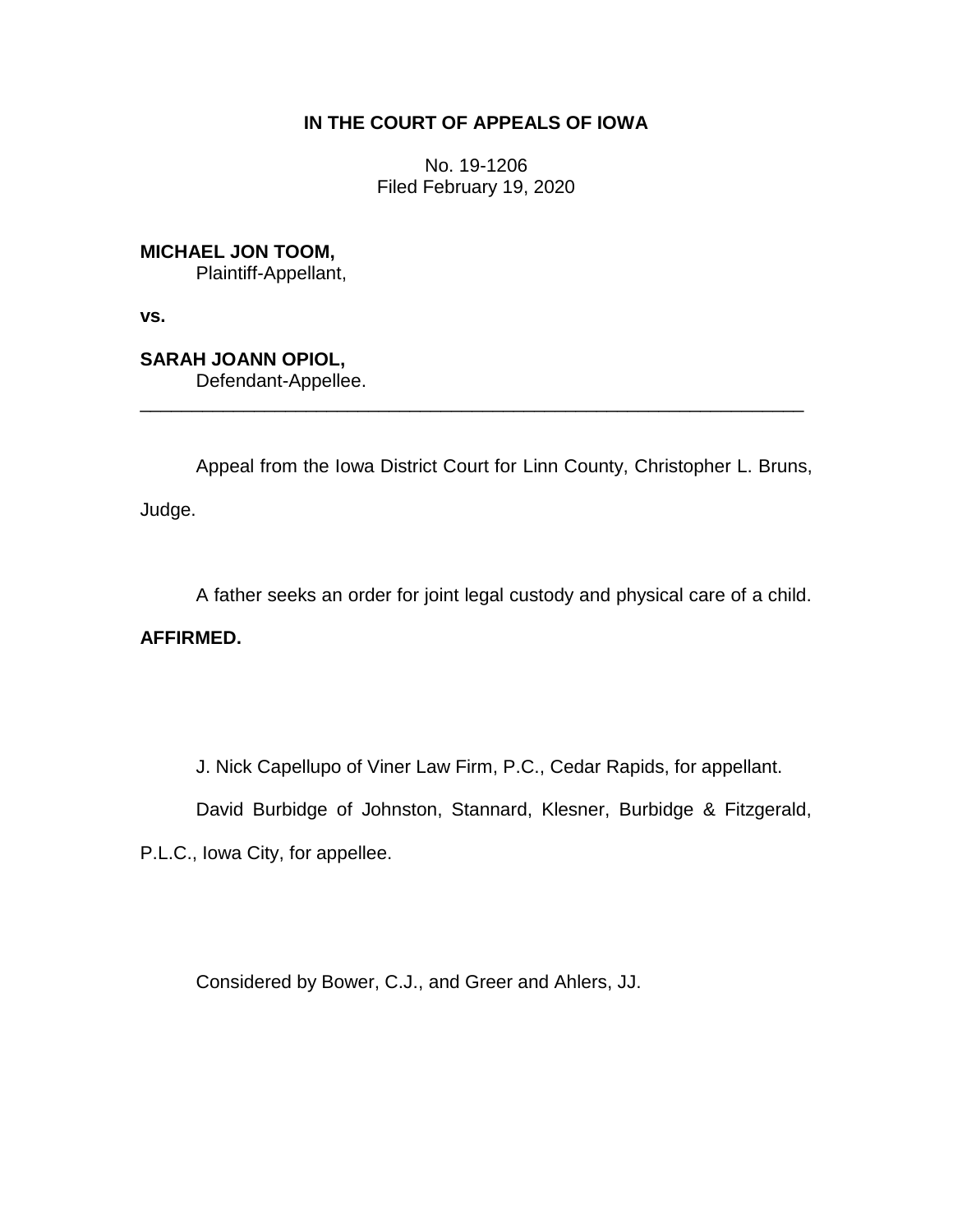### **BOWER, Chief Judge.**

Michael Toom seeks a custody order for joint legal custody and physical care of his child with Sarah Opiol. Because we find Iowa does not have jurisdiction to make an initial child-custody determination under the Uniform Child Custody Jurisdiction and Enforcement Act (UCCJEA), we affirm.

## **I. Background Facts & Proceedings**

Toom and Opiol began a relationship in early May 2017. In 2018, Opiol became pregnant. In December 2018, Opiol told Toom she would move to Florida if their relationship did not improve. In April 2019, Opiol moved to Florida and two weeks later gave birth. Toom remained in Iowa.

On May 21, Toom filed a petition in Linn County, Iowa, to establish custody, visitation, and child support. Toom requested joint legal custody and shared physical care of the child.<sup>1</sup>

Opiol filed a motion to dismiss, challenging Iowa's jurisdiction under the UCCJEA, Iowa Code chapter 598B (2019). Opiol stated the child was born in and had never left Florida—making Florida the home jurisdiction of the child, and the only state with jurisdiction to make an initial custody determination.

The district court found it did not have jurisdiction to make an initial child custody determination under the UCCJEA and granted Opiol's motion to dismiss.

Toom appeals.

 $\overline{a}$ 

<sup>&</sup>lt;sup>1</sup> In the alternative, Toom requested that he be granted physical care of the child with liberal visitation for Opiol.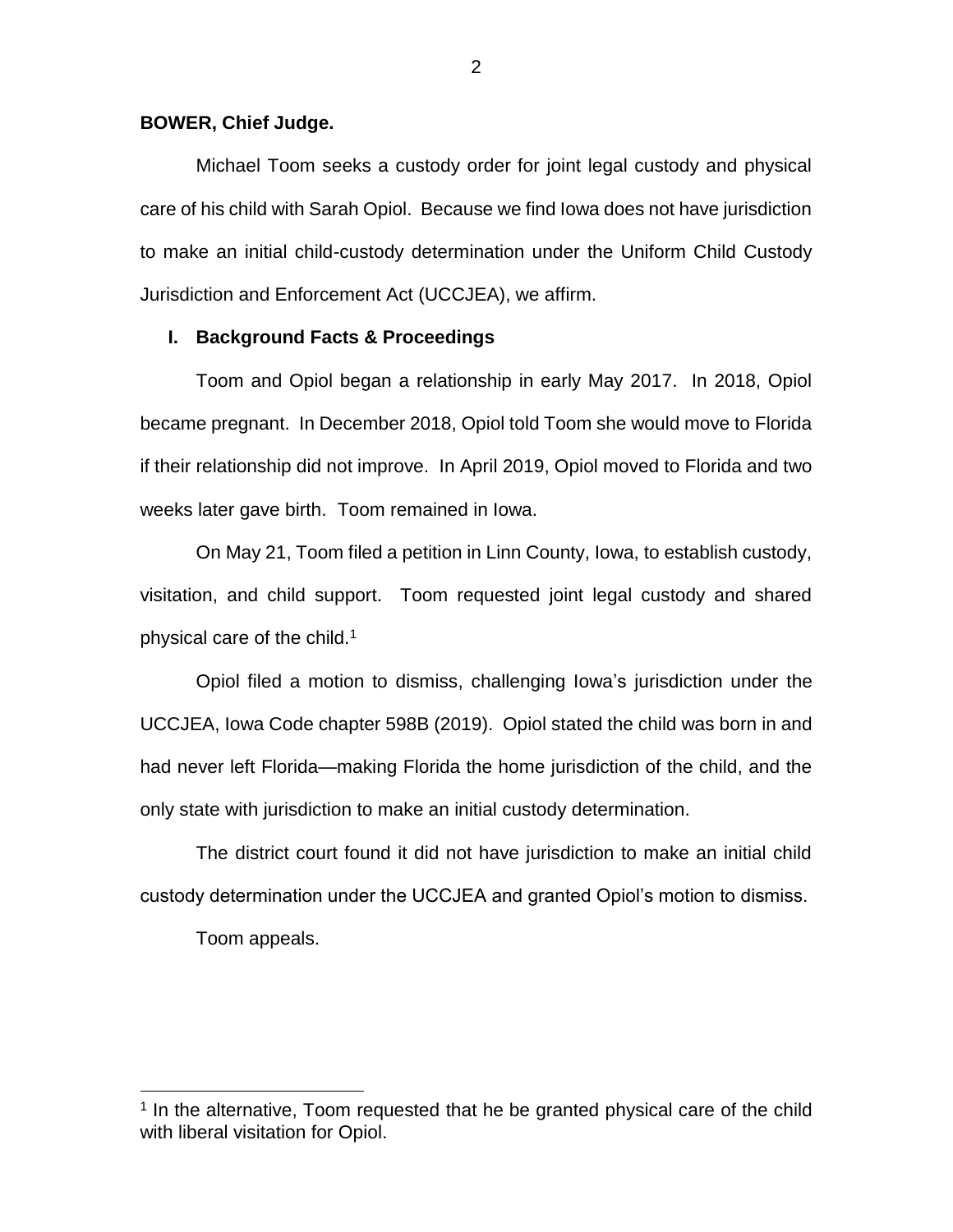## **II. Standard of Review**

We review questions of subject matter jurisdiction under the UCCJEA de novo. *In re Jorgensen*, 627 N.W.2d 550, 555 (Iowa 2001).

## **III. Jurisdiction**

Toom claims Opiol's significant connections to Iowa and her move to Florida

mere weeks before the child's birth should provide Iowa with jurisdiction. He also

argues on appeal that Florida should decline jurisdiction because Iowa is a more

appropriate forum.

Iowa Code section 598B.201 specifies four conditions under which Iowa

has the jurisdiction to make an initial child-custody determination:

(a) This state is the home state of the child on the date of the commencement of the proceeding, or was the home state of the child within six months before the commencement of the proceeding and the child is absent from this state but a parent or person acting as a parent continues to live in this state.

(b) A court of another state does not have jurisdiction under paragraph "a", or a court of the home state of the child has declined to exercise jurisdiction on the ground that this state is the more appropriate forum under section 598B.207 or 598B.208 and both of the following apply:

(1) The child and the child's parents, or the child and at least one parent or a person acting as a parent, have a significant connection with this state other than mere physical presence.

(2) Substantial evidence is available in this state concerning the child's care, protection, training, and personal relationships.

(c) All courts having jurisdiction under paragraph "a" or "b" have declined to exercise jurisdiction on the ground that a court of this state is the more appropriate forum to determine the custody of the child under section 598B.207 or 598B.208.

(d) No court of any other state would have jurisdiction under the criteria specified in paragraph "a", "b", or "c".

Iowa Code § 598B.201(1).